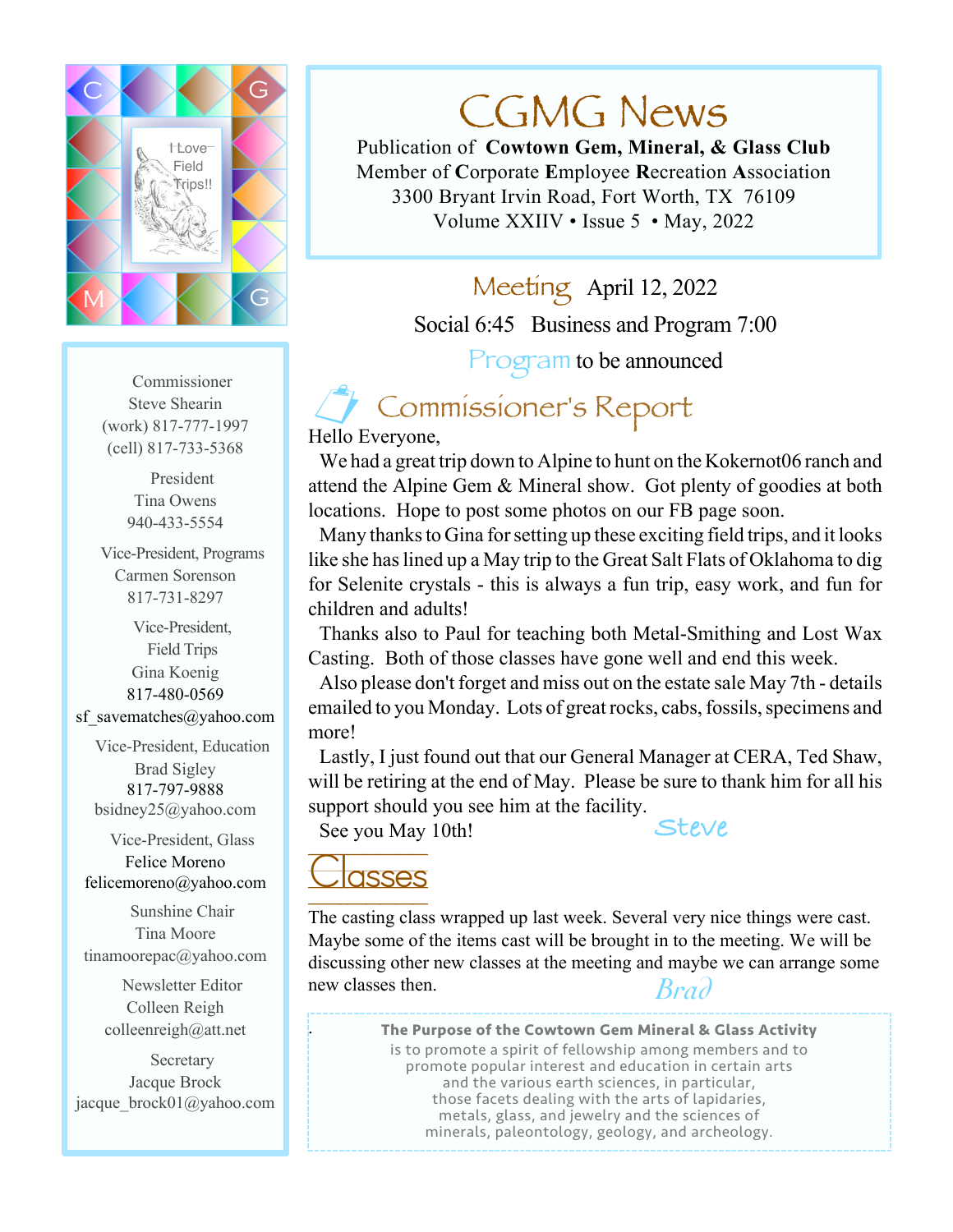

## Field Trip to the o6 Ranch

The Cowtown Rock Club and Fort Worth Gem and Mineral Club had a fantastic rock hunting trip over Easter weekend.

Aaron Frank Thomas and Kokernot 06 owner James Winn led us on quite the adventure! On Friday, April 17, we went to Happy Hill and we were extremely happy afterwards, let me tell you! Someone even found some pink opalite! The weather was perfect with a few clouds and a breeze to keep it from being so hot.

Saturday we took quite the off-road adventure to Site #9 and #10, and hour and a half off the beaten path on the ranch. Again the weather was just perfect. We found some amazing, world-class material.

It was a great time and we were very worn out from the trip. But are looking forward to the next one!











2 & CGMG News & May, 2022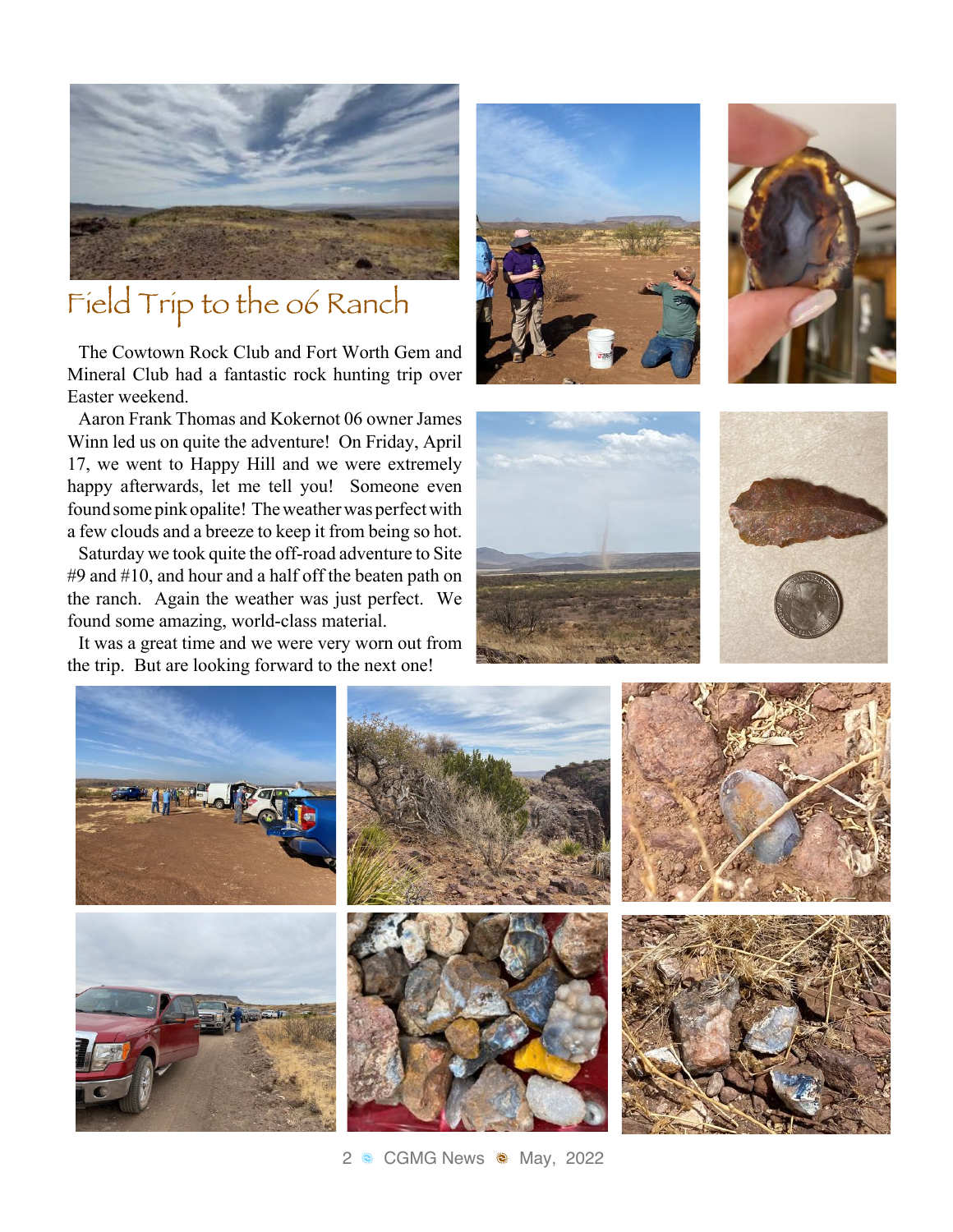## *Cowtown Gem Mineral & Glass Club Minutes April 12, 2022*

The meeting was called to order on April 12.

Fifteen people were present and several presented new projects,insights, techniques and discoveries.

Pam Nolen shared wire wrap examples and said she would teach how to make wire wrap bails.

Felice Moreno showed examples of slumped glass and pot melt projects.

David Carpenter shared molds he created in Brad's mold making class.

Janet Yockey presented panting on glass technique and member experimented.

Becky Joos gave beading ideas.

Charles Graham showed interesting cabochons, suggested advanced materals and shapes.

Janice Bowen shared a technique for using Mason jars to create frit for fusing.

Shop Report: More dop was is needed

Bri asked when the General Lapidary class will begin.

Interest in a wire wrapping class was discussed.

# Glass Activity

I have recently started fusing with float (window) glass. It is the also the type of glass you might find in a picture frame or in the door of a bookcase. This glass is very appealing to work with because it is extremely common and very cheap. This glass does have a few quirks that make working with it different. Float glass is created by pouring melted glass over molten tin. This causes one side ofthe glassto have a tin coating. You can identify the tin side by placing a drop of water on the glass. On the tin side, the water droplet will spread more than on non-tin side. When firing you should fire with the tin side up. Float glass is also very prone to devitrification. The first fuse should not cause the glass to devitrify, but subsequent firings might. Float like all recycled glass cannot be fused to art glass, but it can be fused to itself. You can also use COE independent additives like mica, paint, enamel or copper, however most of the projects I have seen online only involve slumping or using the shattered chunks of tempered glassfused and slumped. I have been attempting tomake a float glass bowl with mica sandwiched between two pieces of glass, but I seem to be making it worse with every time I refire it. I am including a picture, but keep

in mind I am still just trying to figure things out. These are the two documents I have gotten most of my information from.

https://www.glasscampus.com/tutorials/pdf/ Understanding%20Float%20Glass%20Firing %20Schedules..pdf

https://www.glasscampus.com/tutorials/pdf/Float/ Fun%20With%20Float%20Book.pdf

If you have float glass hanging around you house, I encourage you to look atsome examples and try firing it. If you do try it, make sure you look at the pdfs for firing temperatures. We fire COE 90 at 1480 for a full fuse and float glass is around 1575 for a full fuse, so the firing schedules you are used to will not work with float.



**Felice**